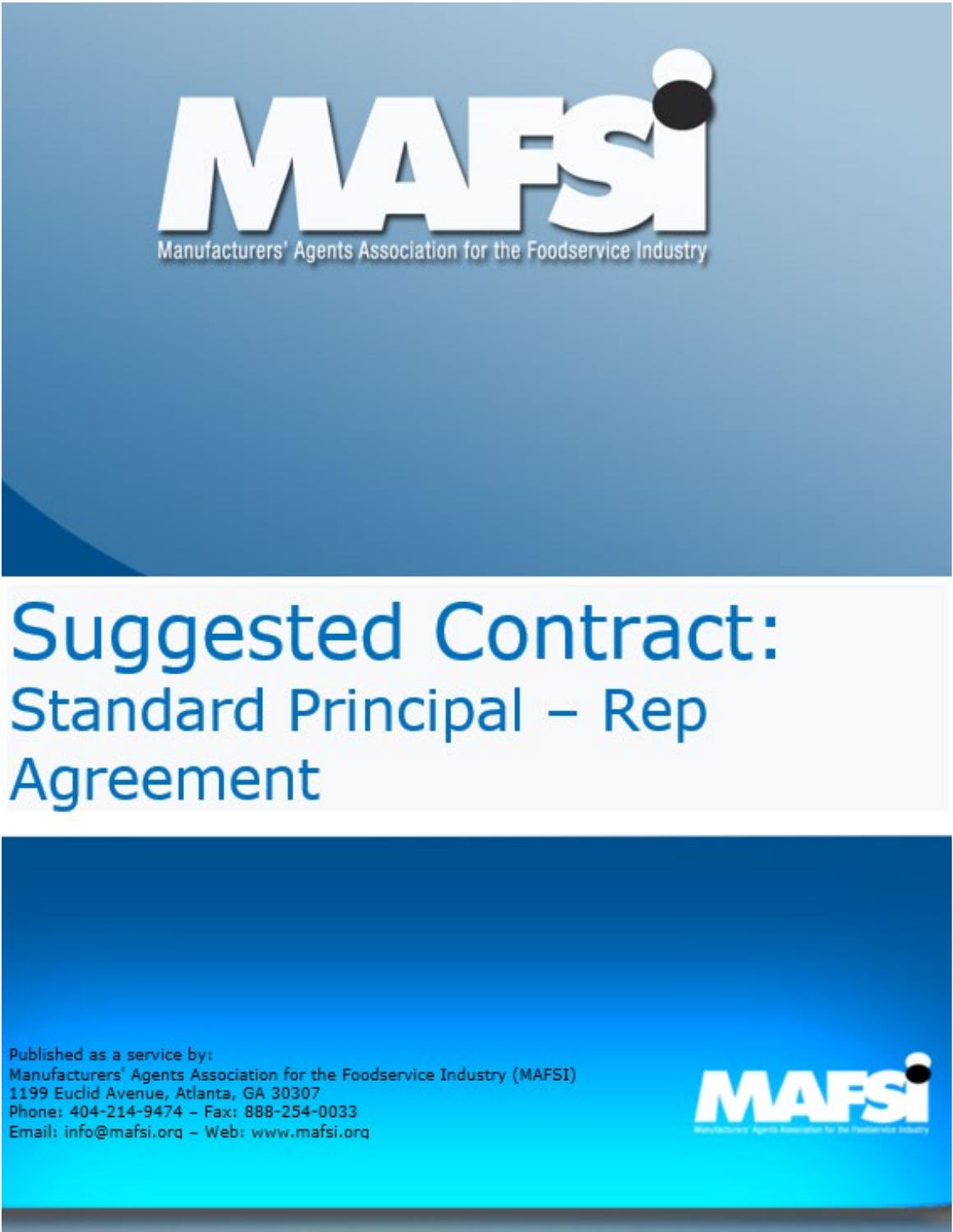(Date)

(Name of Officer) (Name of Principal) (Address)

Dear (Name of Officer):

This letter confirms that (Name of Principal) ("The Company), located at (Address) hereby retains (Name of Rep) ("The Representative"), located at (Address), commencing (Date) under the following terms and conditions:

- 1. The Representative shall keep the Company informed as to the general conditions which pertain to or affect the sale of its products.
- 2. The Representative will make no representations, warranties or commitments binding the Company without the Company's prior consent, other than standard terms of sale.
- 3. The Representative shall act as the Company's exclusive sales representative for the wholesale and retail sales of all (specify) products of the Company. The Representative shall have the responsibility for the sale of all new products, whether through line extension or acquisition. The Representative shall not be limited in its ability to represent other manufacturers.
- 4. The Representative will serve as an independent contractor and be responsible for paying all applicable social security, withholding and other employment taxes. The Representative bears all expenses incurred in its sales endeavors, except the following, which the Company agrees to pay. This would include, but not be limited to: advertising fees, trade shows, exhibit fees and business meetings. All requests for reimbursement by the Representative will be agreed upon by both the Representative and the Company in advance in writing executed by both parties and on an individual basis.
- 5. The Company agrees to pay the Representative, as compensation for its services, a commission of (X%) on the gross invoice amount of sales shipped into The Representative's exclusive territory as specified in Exhibit A. Commissions are payable on the 15th day of the month following the date of the invoice. The commission rate or exclusive territory specified above cannot be changed unless mutually agreed upon in writing. There shall be no non-commissionable accounts in the territory unless specified in Exhibit B.
- 6. The Representative shall receive commissions on all shipments into its exclusive territory, regardless whether said orders are sent by the Representative or received directly by the Company from customers over the telephone, through the mail, by e-mail or fax, or through other means without the Representative's assistance. Commissions shall also be paid to the Representative on all orders originating from customers within the Representative's exclusive territory. The exception would be (specify) stores, and these shall be paid on a shared commission basis with the "shipped to" territory. The Company shall Inform the Representative of all verbal communications with customers and furnish the Representative with all customer and Company correspondence.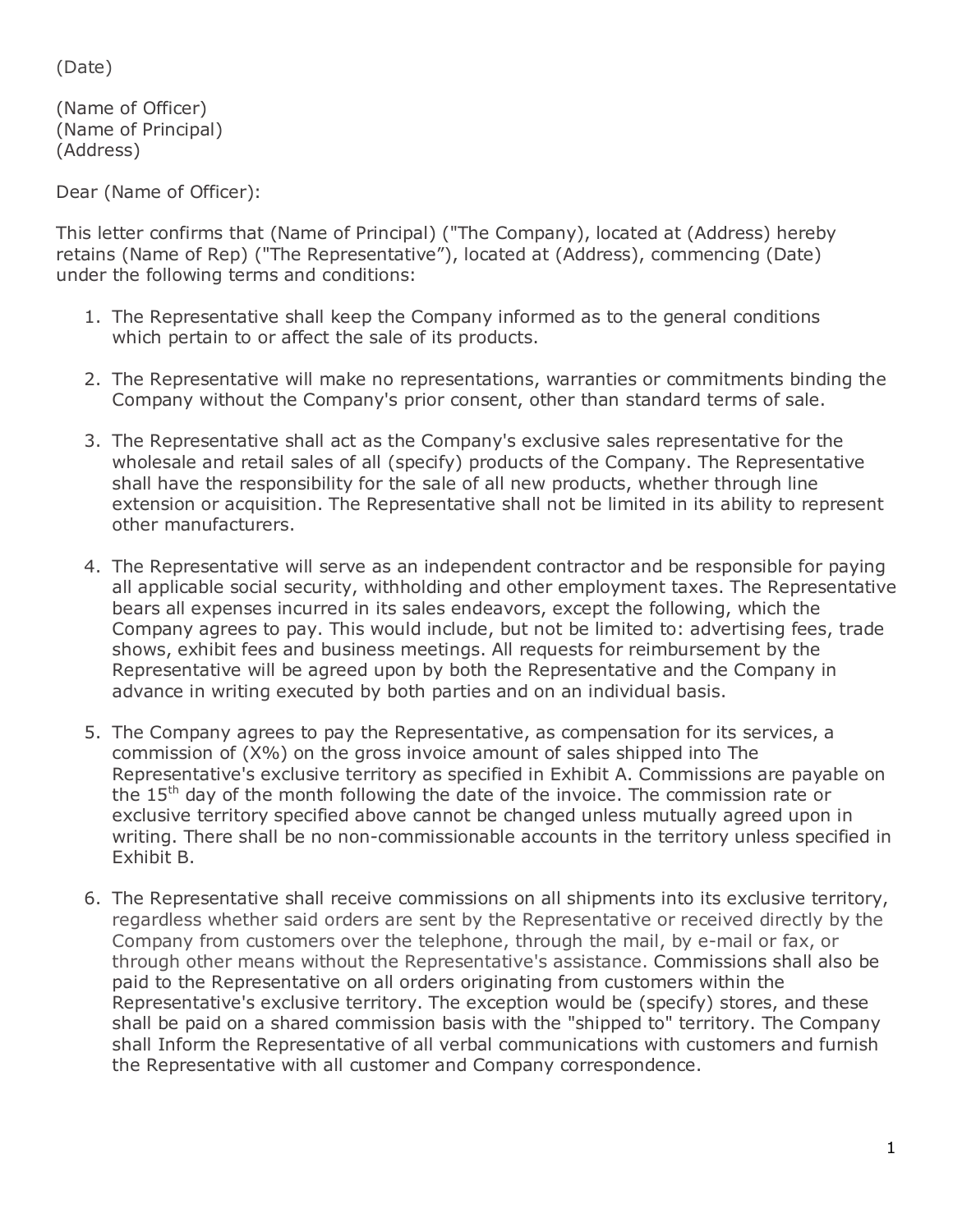- 7. There shall be no deductions on, or chargebacks to, the Representative's commissions due to advertising allowances, close-outs, markdowns, or for any other reason, unless mutually agreed upon in writing. The Representative shall assist the Company in obtaining credit and financial information regarding customers, report this and other pertinent financial information to the Company, and otherwise assist in the timely processing of orders, except that the Representative assumes no responsibility for customers' credit or collection of delinquent accounts.
- 8. The Company shall maintain an accurate set of books and records regarding commissions due the Representative and agrees to promptly furnish the Representative with copies of all order acknowledgements and invoices reflecting shipments into the exclusive territory. Commission statements containing accurate purchase order numbers, shipping dates, customers' names and addresses, invoice numbers and invoice dollar amounts shall be sent, together with payment, to the Representative, on or about the 15th day of the month following the month in which the goods are shipped.
- 9. The Company agrees to engage the Representative for a minimum period of one (1) year from the date of the commencement of this Agreement. This Agreement cannot be shortened without the express written consent of both parties. In the event either party desires to terminate this Agreement at the end of the initial one (1) year term, written notice must be sent to the other party by Certified Mail, Return Receipt Requested, no later than ninety (90) days prior to the effective termination date. If timely notice is not given, or if no notice is given, this Agreement shall be automatically renewed, under the same terms and conditions, for additional one (1) year periods.

*Optional clause for a shorter period:* Either party may terminate this Agreement upon the sending of a written notice by certified mail, return receipt requested, (specify) days prior to the effective termination date.

- 10.At the termination of this Agreement, a final accounting shall be made between the parties. The Representative shall receive full commissions on all accepted orders in-house at the date of the termination of this Agreement which are shipped after the termination date. In the event the Company terminates this Agreement after it has been in effect for at least one (1) year, the Company agrees to pay a termination fee in the amount of one (1) month's average commissions, based on the twelve (12) calendar months preceding the month of the effective termination date multiplied by the number of years this Agreement was in effect on the date of such termination; said termination fee shall be paid by the Company within a period not to exceed two (2) months.
- 11.The Company shall furnish tile Representative with all necessary sales supplies such as catalogs, price lists, display material, and other sales aids in sufficient quantity to fulfill the requirements of the territory, at no charge, unless mutually agreed upon in writing. In addition, the Company shall furnish adequate samples to the Representative. Such samples shall remain the property of the Company. Except in the case of unsolicited samples or samples which are expendable or of insufficient value, the Representative shall exercise reasonable care in accounting for all samples furnished and shall return such samples to the Company or dispose of them at prices set by the Company, remitting any proceeds to the Company, at its direction.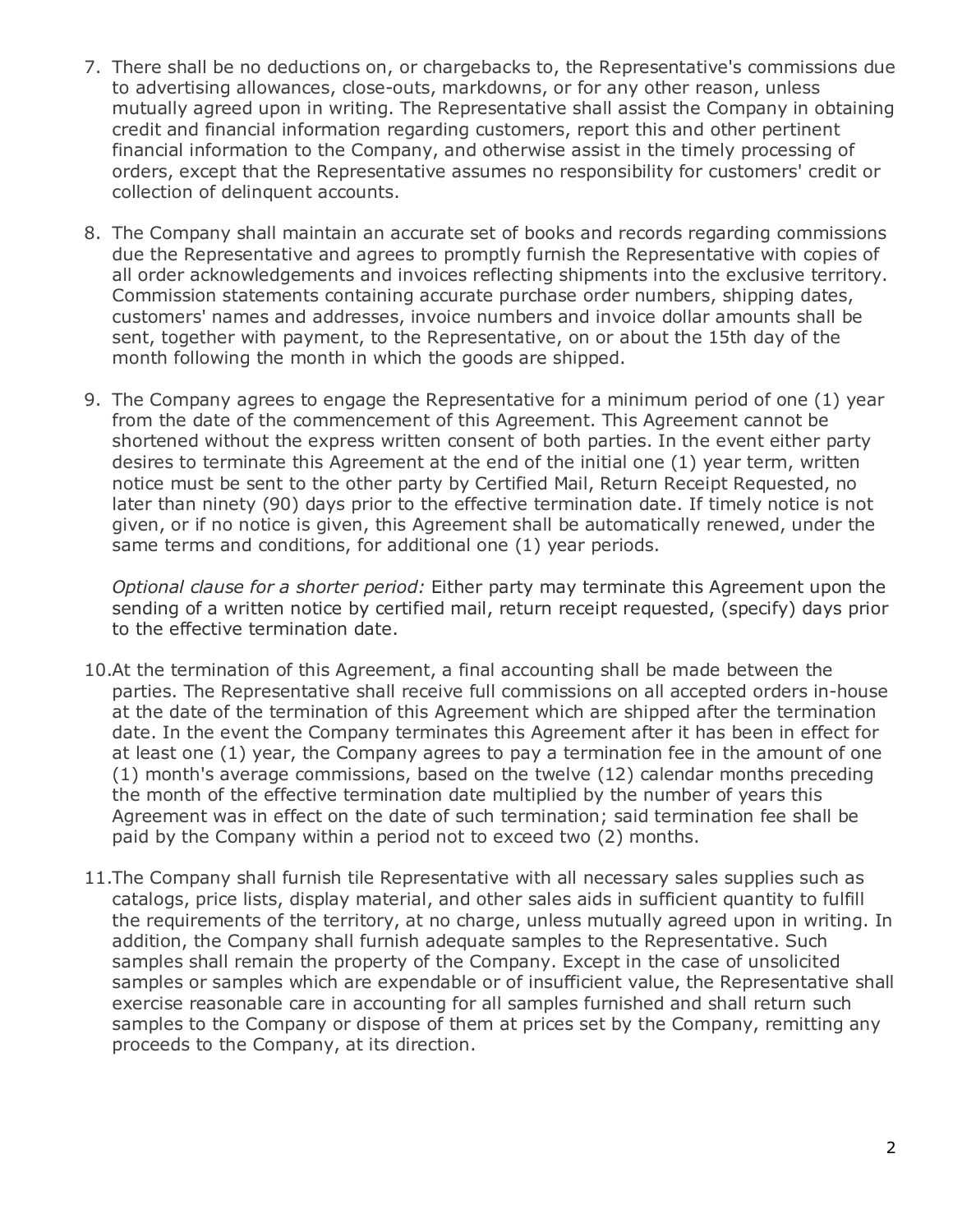- 12.The Company shall provide the Representative with the names of all persons and companies within its exclusive territory, requesting information on the Company's product(s), together with general correspondence, quotes, supply, price, and timely delivery information.
- 13.During the period of this Agreement and for a period of one (1) year thereafter, the Company agrees that it will not hire, or otherwise utilize, the services of any employee or sales associate of the Representative. The Company agrees that the loss of such employee would result in irreparable harm to the Representative.
- 14.The Company agrees to indemnify and hold the Representative harmless against any and all losses, legal fees, court costs and reasonable expenses arising from or in connection with claims for the infringement of any patent rights, property damage, or personal injury arising from the product(s) manufactured by the Company or sold by the Representative pursuant to this Agreement.
- 15.*Optional arbitration clause:* Any case or controversy arising among or between the parties hereto, this Agreement or the subject matter herein, shall be settled by binding arbitration in (specify) under the then prevailing rules of the American Arbitration Association. The decision of the arbitrators shall be final and binding and the prevailing party shall be entitled to recover all reasonable attorney fees and costs.
- 16.This Agreement forms the entire understanding between the parties. It cancels and supersedes all prior Agreements and understandings. There shall be no change or modification in any of the terms of this Agreement unless it is amended in writing and signed by both parties.
- 17.This Agreement shall be binding upon each of the parties hereto, their heirs, successors, assigns and successors in interest.

| Very truly yours,      |
|------------------------|
| Name of Rep            |
| ("The Representative") |

| By:               |  |
|-------------------|--|
| (Name of Officer) |  |
| (Title)           |  |

Accepted and Agreed To:

Name of Company ("The Company")

(Name of Officer) (Title)

By: \_\_\_\_\_\_\_\_\_\_\_\_\_\_\_\_\_\_\_\_\_\_\_\_\_ Dated: \_\_\_\_\_\_\_\_\_\_\_\_\_\_\_\_\_\_\_\_\_\_\_\_\_

## **[DOWNLOAD THIS DOCUMENT IN WORD FORMAT](https://f.hubspotusercontent20.net/hubfs/5637026/Best%20Practices%20Webpage/Best%20Practices%20Documents/Contracts/2021%20Version%20-%20New%20MAFSI%20Standard%20Principal%20-%20Rep%20Agreement%20.docx)**